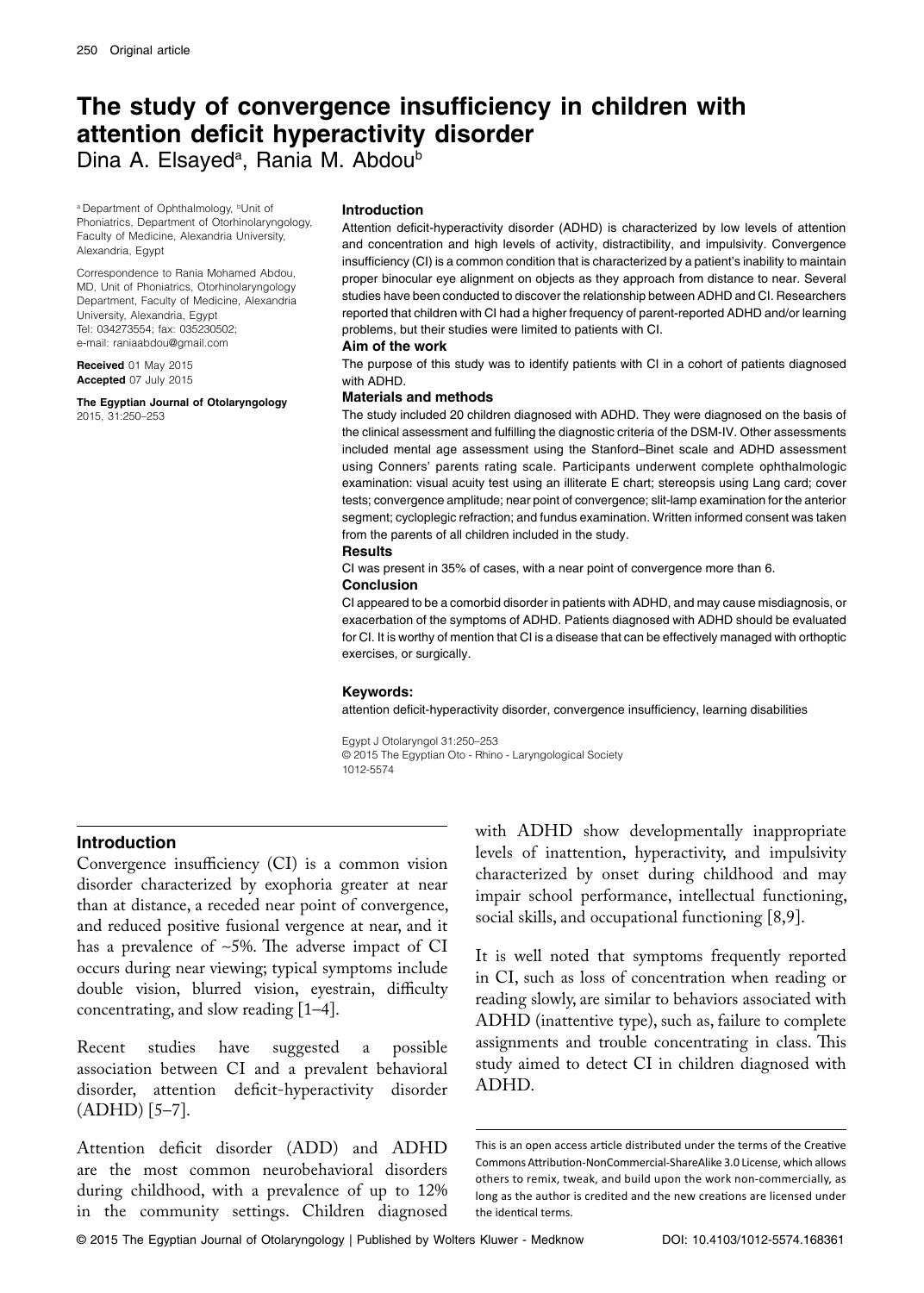# **Materials and methods**

The studied group included 20 children with newly diagnosed ADHD. Their ages ranged from 5 to 11 years, with a mean of  $7.3 \pm 1.7$  years. Fourteen patients were male and six were female.

Patients included in the study were diagnosed with ADD/ ADHD on the basis of clinical evaluation using the criteria from the *Diagnostic and Statistical Manual of Mental Disorders* (DSM IV-TR) criteria for ADD/ADHD in addition to assessment using Conners' scale [9,10].

The following ophthalmologic tests were performed by a pediatric ophthalmologist:

- (1) Determination of visual acuity: Visual acuity was tested monocularly at a distance of 3 m with an illiterate E chart. Values were noted in decimal format.
- (2) Investigation of strabismus and ocular motility: Heterotropia was investigated using a cover test. Heterophoria was detected using an alternate cover test and was defined as a latent deviation of exophoria more than 4 pD or esophoria more than  $2$  pD at near (0.33 m) and/or at distance (3 m) [11].
- (3) Near point of convergence: For near point of convergence evaluation in cm, the Royal Air Force (RAF) ruler was used. A mean value of three measurements was recorded.

To meet the criteria for the diagnosis of CI, all three of the following signs were required: (a) greater exophoria at near-than distance by 4 pD; (b) failed Sheard's criteria or minimum normative positive fusional vergence at near (<15 pD for break); and (c) receded near point of convergence (>6 cm break point) [12].

Diagnoses of CI was based on near point of convergence (*>*6 cm), fusional amplitudes (≤15 pD at near), and symptoms (headaches, asthenopia, and difficulty in reading) [13].

- (4) Refraction under cycloplegia: This was performed with an autorefractometer (Topcon RM-A7000B, Japan) after instillation of cyclopentolate (1%).
- (5) Examination of the anterior segment, media, and ocular fundus: The anterior segment of the eye was examined using a slit lamp and the ocular fundus was examined by means of indirect ophthalmoscopy.

## **Statistical analysis**

Statistical analysis was carried out using Statistical Package for Social Sciences (SPSS/version 15) software, and mean (*X*), SD, and percentages were calculated.

# **Results**

The studied group included 20 children with newly diagnosed ADHD. Their ages ranged from 5 to 11 years, with a mean of  $7.3 \pm 1.7$  years. Fourteen patients were male and six were female (Table 1).

The spherical equivalent refractive error ranged from −0.25 to 3.75, with a mean of 1.0 ± 1.1 (Table 2).

CI was present in 35% of cases, with a near point of convergence more than 6 (Table 3).

Visual acuity was 1.0 in 75% of right eyes and in 85% of left eyes without glasses. Glasses were prescribed for 25% of cases, with attaining of a visual acuity of 1.0 in all eyes thereafter (Table 4).

# **Discussion**

Impact of ADHD on the global functioning of the patient is at many instances of great magnitude [14]. The diagnosis of ADHD remains essentially clinical and is based on certain behavioral criteria [9]. This diagnosis often depends largely on the inputs provided by means

#### **Table 1 Personal characteristics of children with attention** deficit-hyperactivity disorder

| Personal characteristics | Children with ADHD $(n = 18)$ [n $(\%)$ ] |
|--------------------------|-------------------------------------------|
| Sex                      |                                           |
| Male                     | 14 (70)                                   |
| Female                   | 6(30)                                     |
| Age (years)              |                                           |
| Minimum-maximum          | $5.0 - 11.0$                              |
| Mean $\pm$ SD            | $7.3 \pm 1.7$                             |

ADHD, attention deficit-hyperactivity disorder.

## **Table 2 Spherical equivalent results among children with** attention deficit-hyperactivity disorder

| Spherical equivalent | Children with ADHD $(n = 20)$ |
|----------------------|-------------------------------|
| Minimum-maximum      | $-0.25$ to 3.75               |
| Mean $\pm$ SD        | $1.0 \pm 1.1$                 |
| Median (Q1-Q3)       | $0.75(0.0-1.7)$               |
|                      |                               |

ADHD, attention deficit-hyperactivity disorder.

#### **Table 3 Convergence results among children with attention** deficit-hyperactivity disorder

| Convergence               | Children with ADHD $(n=18)$ [n (%)] |  |  |
|---------------------------|-------------------------------------|--|--|
| Convergence insufficiency |                                     |  |  |
| Absent                    | 15 (75)                             |  |  |
| Present                   | 5(25)                               |  |  |
| Near point of convergence |                                     |  |  |
| Normal (6 cm or less)     | 15 (65)                             |  |  |
| Abnormal (more than 6 cm) | 5 (35)                              |  |  |
| Minimum-maximum           | $3 - 15$                            |  |  |
| Mean $\pm$ SD             | $6.2 \pm 3.1$                       |  |  |

ADHD, attention deficit-hyperactivity disorder.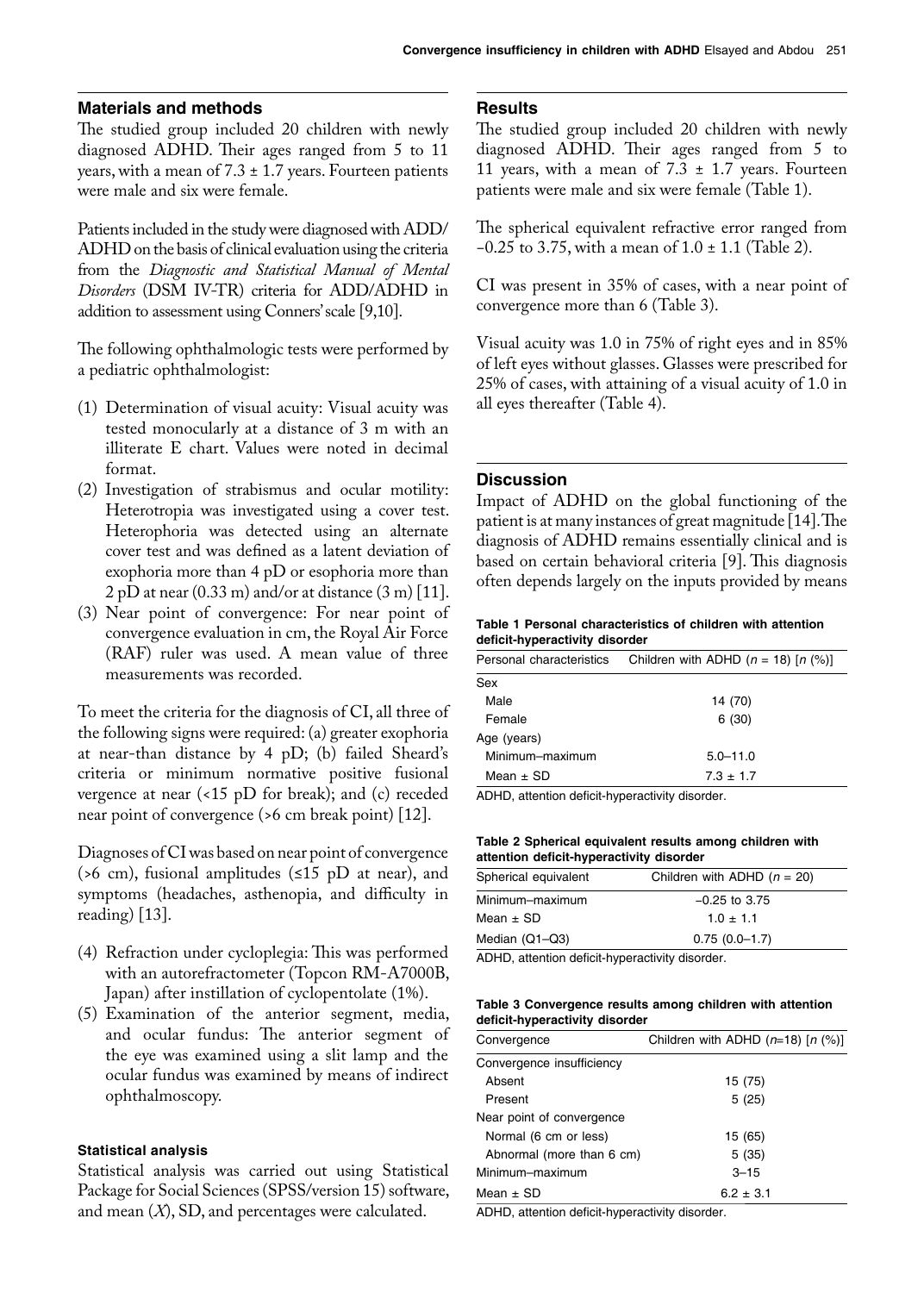| Table 4 Visual acuity of children with attention |  |
|--------------------------------------------------|--|
| deficit-hyperactivity disorder                   |  |

| Visual acuity                  | Children with ADHD $(n = 20)$ [n $(\%)$ ] |
|--------------------------------|-------------------------------------------|
| Visual acuity of the right eye |                                           |
| 0.5                            | 2(10)                                     |
| 0.8                            | 1(5)                                      |
| 0.9                            | 2(10)                                     |
| 1                              | 15 (75)                                   |
| Visual acuity of the left eye  |                                           |
| 0.5                            | 1(5)                                      |
| 0.8                            | 1(5)                                      |
| 0.9                            | 1(5)                                      |
| 1                              | 17 (85)                                   |
| Use of glasses                 |                                           |
| No                             | 15 (75)                                   |
| Yes                            | 5(25)                                     |
| Fundus examination             |                                           |
| Free                           | 20 (100.0)                                |

ADHD, attention deficit-hyperactivity disorder.

of questionnaires that both parents and teachers fill and also by the patients themselves. The clinician needs to correlate the results of these surveys with his own clinical findings. A comprehensive examination is needed to rule out any comorbid disorders with overlapping symptoms, including an eye exam.

The studied group included 20 children with newly diagnosed ADHD. None of the participants was on medications for the management of ADHD. Their ages ranged from 5 to 11 years, with a mean of  $7.3 \pm 1.7$ years. Fourteen patients were male and six were female.

In the present study CI was found in 25% of patients (five out of 20 patients). This surprisingly high incidence in children with newly diagnosed ADD/ ADHD compared with those reported in other studies reinforces the importance of screening this population for CI. Computer search review showed the prevalence of CI in elementary school students to be 2.25–4.2% during the year 1988 [15].

A study by Granet *et al*. [6] reported an apparent threefold greater incidence of ADHD among patients with CI compared with the incidence of ADHD in the general US population using strict criteria (1.8–3.3%), the incidence seen in subspecialty mental health settings (estimated at 3–5% of school-aged children), and in some cases the incidence in community settings (4–12% of children) [16]. The same study by Granet and colleagues suggested that there is a greater incidence of CI in ADHD patients. The review of computer records showed a 15.9% incidence of CI in ADHD patients.

It was suggested that the medications used to treat ADHD aggravate CI. For some of these drugs, difficulties with accommodation and blurring have

been reported [17]. Another point to add is that, of those diagnosed with CI in ADHD patients discovered by Granet and colleagues, 76.9% were on medication. Our series included all newly diagnosed children with no history of medication administration for the management of ADHD. This indicates that medication administration by itself is not the only cause for the high incidence of CI in ADHD patients.

CI appears to be a comorbid disorder in patients with ADHD, and may cause misdiagnosis, or exacerbation of the symptoms of ADHD. Patients diagnosed with ADHD should be evaluated for CI. It is worthy of mention that CI is a disease that can be effectively managed by means of orthoptic exercises, or surgically [18].

## **Acknowledgements**

The authors thank all study participants.

## **Financial support and sponsorship** Nil.

## **Conflicts of interest**

There are no conflicts of interest.

#### **References**

- **1** Borsting E, Rouse MW, Deland PN, Hovett S, Kimura D, Park M, et al. Association of symptoms and convergence and accommodative insufficiency in school-age children. Optometry 2003; 74:25-34.
- **2** Rouse MW, Borsting E, Hyman L, Hussein M, Cotter SA, Flynn M, et al. Frequency of convergence insufficiency among fifth and sixth graders. The Convergence Insufficiency and Reading Study (CIRS) group. Optom Vis Sci 1999; 76:643-649.
- **3** Letourneau JE, Ducic S. Prevalence of convergence insufficiency among elementary school children. Can J Optom 1988; 50:194-197.
- 4 Letourneau JE, Lapierre N, Lamont A. The relationship between convergence insufficiency and school achievement. Am J Optom Physiol Opt 1979; 56:18-22.
- 5 Borsting E, Rouse M, Chu R. Measuring ADHD behaviors in children with symptomatic accommodative dysfunction or convergence insufficiency: a preliminary study. Optometry 2005; 76:588-592.
- **6** Granet DB, Gomi CF, Ventura R, Miller-Scholte A. The relationship between convergence insufficiency and ADHD. Strabismus 2005; 13:163-168
- **7** Gronlund MA, Aring E, Landgren M, Hellstrom A. Visual function and ocular features in children and adolescents with attention deficit hyperactivity disorder, with and without treatment with stimulants. Eye (Lond) 2007; 21:494-502.
- 8 Faraone SV, Sergeant J, Gillberg C, Biederman J. The worldwide prevalence of ADHD: is it an American condition? World Psychiatry 2003;  $2:104 - 113.$
- **9** American Psychiatric Association TFoD-I. Diagnostic and Statistical Manual of Mental Disorders: DSM-IV-TR. 4th ed. Washington, DC: American Psychiatric Association; 1994.
- 10 Conncrs CK. Clinical use of rating scales in diagnosis and treatment of attention-deficit/hyperactivity disorder. Pediatr Clin North Am 1999; 46:857-870.
- 11 Moses RA. Adler's Physiology of the eye. 5th ed. St Louis, Missouri: Mosby; 1970.
- **12** Rouse MW, Borsting E, Hyman L, Hussein M, Cotter SA, Flynn M, et al. Frequency of convergence insufficiency among fifth and sixth graders. The Convergence Insufficiency and Reading Study (CIRS) group. Optom Vis Sci 1999; 76:643-649.